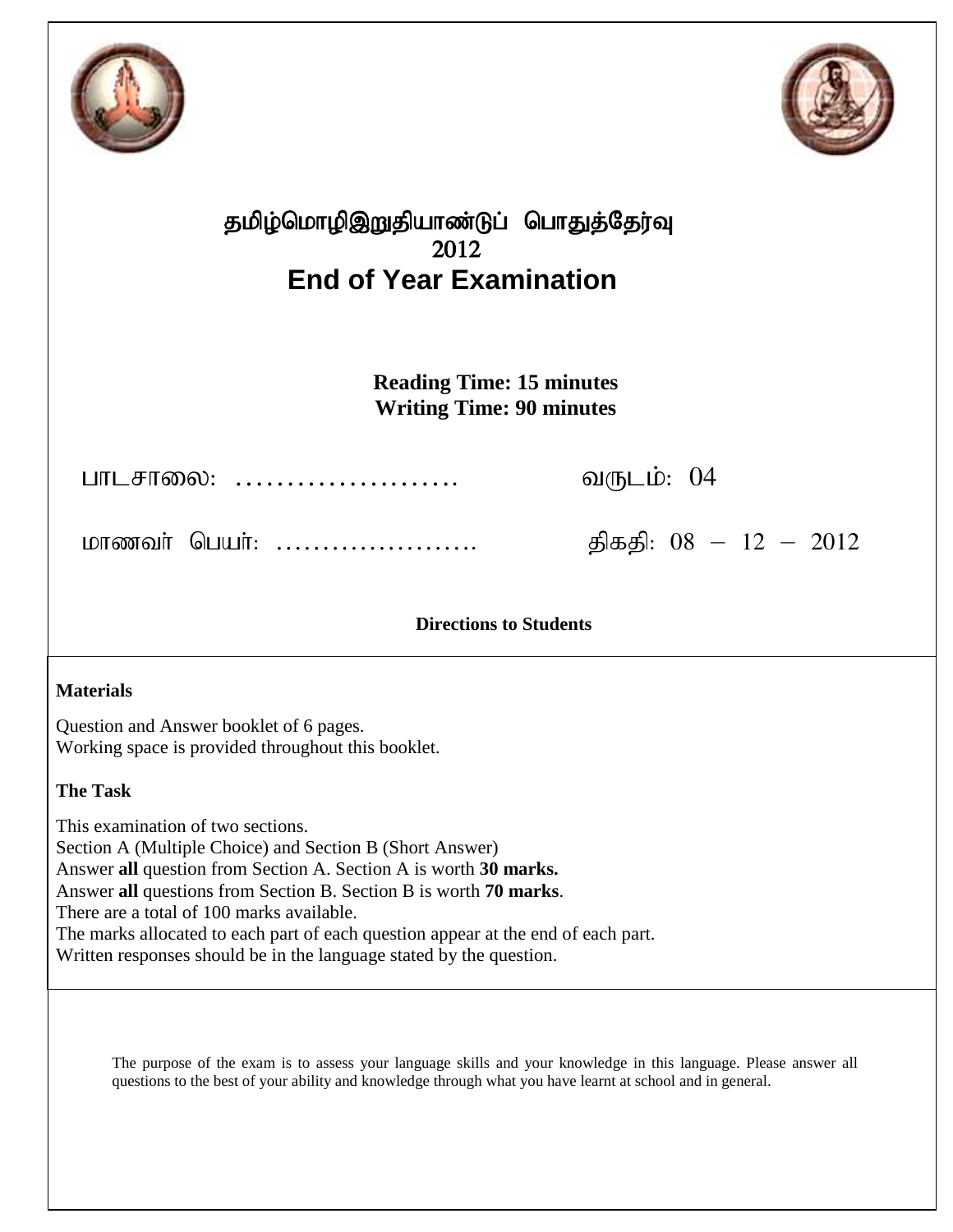# தமிழ் மொழி<br>வகுப்பு 04

|                | பன்முகதேர்வு வினாக்கள்<br><b>Section A</b>                                                      |              |                |                | வருடம்: 04              |
|----------------|-------------------------------------------------------------------------------------------------|--------------|----------------|----------------|-------------------------|
| $\mathbf{1}$   | கண்ணிமை என்பது<br>1.கண் – 2. கண் இமை 3. விழித்திரை 4. கண்மடல்                                   | $\mathbf{1}$ | $\overline{2}$ | $\overline{3}$ | $\overline{\mathbf{4}}$ |
| $\overline{2}$ | அவள் பாட்டுப் ------<br>1. பாடினான் 2. பாடுகிறார் 3.பாடுகிறான் 4. பாடினாள்.                     | $\mathbf{1}$ | $\overline{2}$ | 3              | 4                       |
| 3              | காகம் நிறம் கருமையானது <b>. கருமை</b> என்றால்<br>1. வெள்ளை   2. மஞ்சள் 3. சிவப்பு<br>4. கறுப்பு | $\mathbf{1}$ | $\overline{2}$ | 3 <sup>1</sup> | $\overline{\mathbf{4}}$ |
| $\overline{4}$ | மரம்-செடி சேர்க்க<br>1. மரசெடி – 2. மரச்செடி – 3. மரஞ்செடி 4.மரம்செடி                           | $\mathbf{1}$ | $\overline{2}$ | 3 <sup>1</sup> | 4                       |
| 5              | நாய் குரைக்கும். கிளி<br>1. கத்தும் 2. சீறும் 3. பேசும் 4. பிளிரும்                             | $\mathbf{1}$ | $\overline{2}$ | $\overline{3}$ | 4                       |
| 6              | வணிகன் வண்டியில் ஏறி -----------<br>1. பேசினாள 2. நடந்தான் 3.அமர்ந்தான் 4. ஏறினான்              | $\mathbf{1}$ | $\overline{2}$ | 3 <sup>1</sup> | 4                       |
| 7              | அன்பான ------------- ஆபத்தில் அறியலாம்.<br>1. தம்பியை 2. நண்பனை 3. ராமனை 4. தங்கையை             | $\mathbf{1}$ | $\overline{2}$ | $\overline{3}$ | $\overline{4}$          |
| 8              | வெற்றி எதிர்ச்சொல்<br>தோல்வி 2. பகை - 3. வேலை<br>4. நோய்                                        | $\mathbf 1$  | 2              | 3              | 4                       |
| 9.             | road என்பது<br>2. மாளிகை 3. பாடசாலை 4. வீதி<br>1. வீடு                                          | $\mathbf{1}$ | $\overline{2}$ | $\overline{3}$ | 4                       |
| 10.            | ஆயிரத்துப்பதினைந்து என்பதை எண்களில்<br>எழுதினால்<br>1. 1005 2. 15 3. 105 4. 1015                | $\mathbf{1}$ | $\overline{2}$ | $\overline{3}$ | 4                       |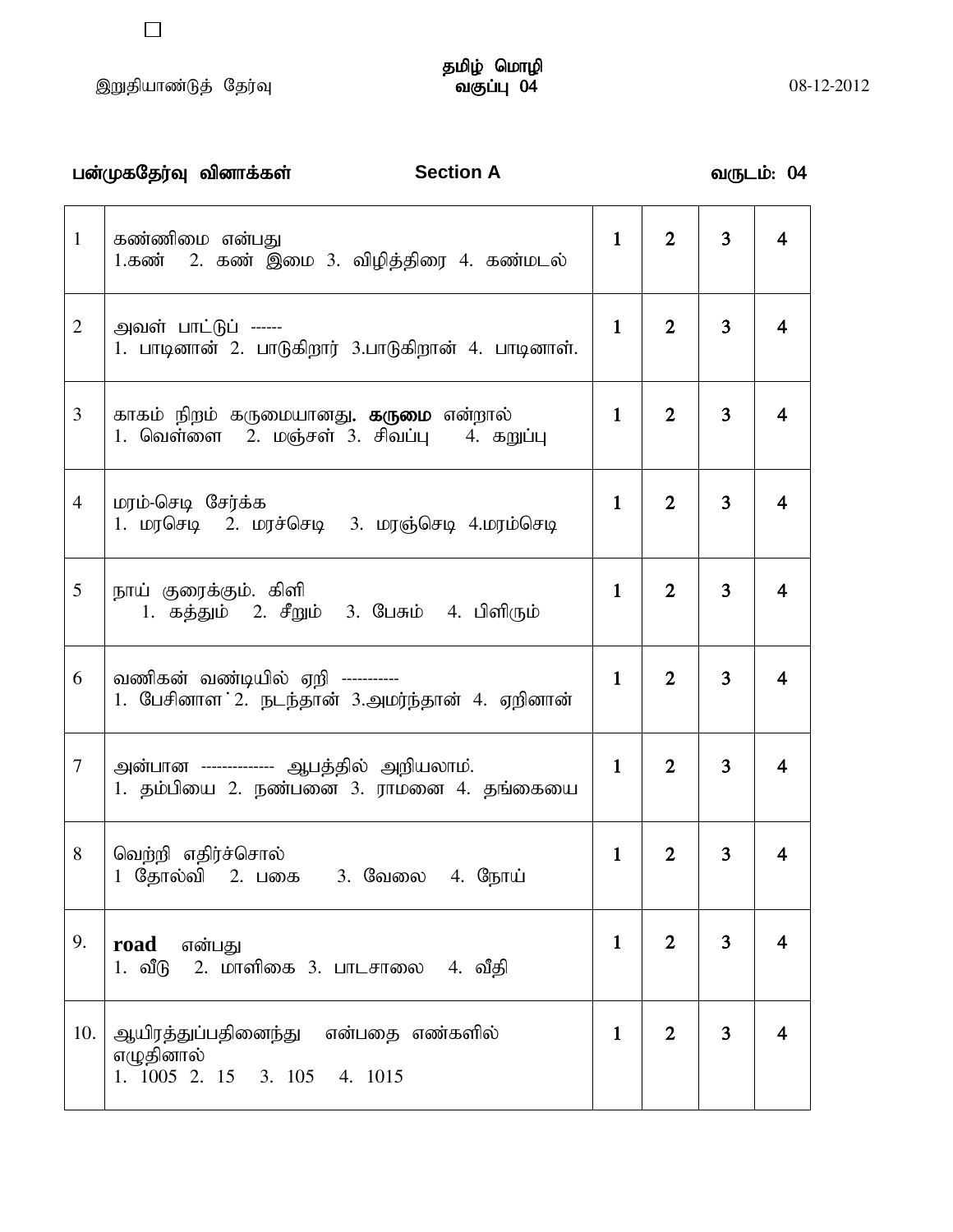| 11.  | ஆற்றுநீர் ---- என ஓடியது<br>1. சலசல 2. படபட 3. மளமள 4. குடுகுடு                | $\mathbf{1}$ | $\overline{2}$ | 3              | 4 |
|------|--------------------------------------------------------------------------------|--------------|----------------|----------------|---|
| 12.1 | சேவல் காலையில்<br>1. கத்தும் 2. கூவும் 3. பேசும் 4. பாடும்                     | $\mathbf{1}$ | $\overline{2}$ | $\overline{3}$ | 4 |
|      | 13. பொய்மை இதன் எதிர்ச்சொல்<br>1. துன்பம் 2. சந்தோசம் 3. துக்கம் 4. உண்மை      | $\mathbf{1}$ | $\overline{2}$ | $\overline{3}$ | 4 |
| 14.  | அவர் பாட்டுப்<br>1. பாடினார் 2. பாடினார்கள் 3.பாடியது 4. பாடினான்              | $\mathbf{1}$ | $\overline{2}$ | 3              | 4 |
| 15   | நாங்கள் நேற்று  பாடசாலைக்கு<br>1. வந்தோம் 2. வருகிறோம் 3. வந்தேன் 4. வருவேன்   | $\mathbf{1}$ | $\overline{2}$ | 3              | 4 |
| 16   | தாயைக் கண்ட குழந்தை போல என்றால்<br>1. உறக்கம் 2. மகிழ்ச்சி 3. துக்கம் 4. அழுகை | $\mathbf{1}$ | $\overline{2}$ | 3              | 4 |
| 17.  | மதம் என்பது.<br>1.language 2. city 3. religion 4. sand                         | $\mathbf{1}$ | $\overline{2}$ | $\overline{3}$ | 4 |
| 18.  | பசுவின் குட்டியை அழைப்பது<br>1.குஞ்சு 2. பிள்ளை 3. குட்டி 4. கன்று             | $\mathbf{1}$ | $\overline{2}$ | 3              | 4 |
| 19.  | பொருத்தமற்ற சொல்<br>1. சாலை 2. வீதி 3. மாணவி 4. தெரு                           | $\mathbf{1}$ | $\overline{2}$ | 3              | 4 |
| 20.  | ஓவியன் படத்தை<br>1.எழுதினான் 2. வரைந்தான் 3. போட்டான்<br>4. செதுக்கினான்       | $\mathbf{1}$ | $\overline{2}$ | 3              | 4 |

 $\Box$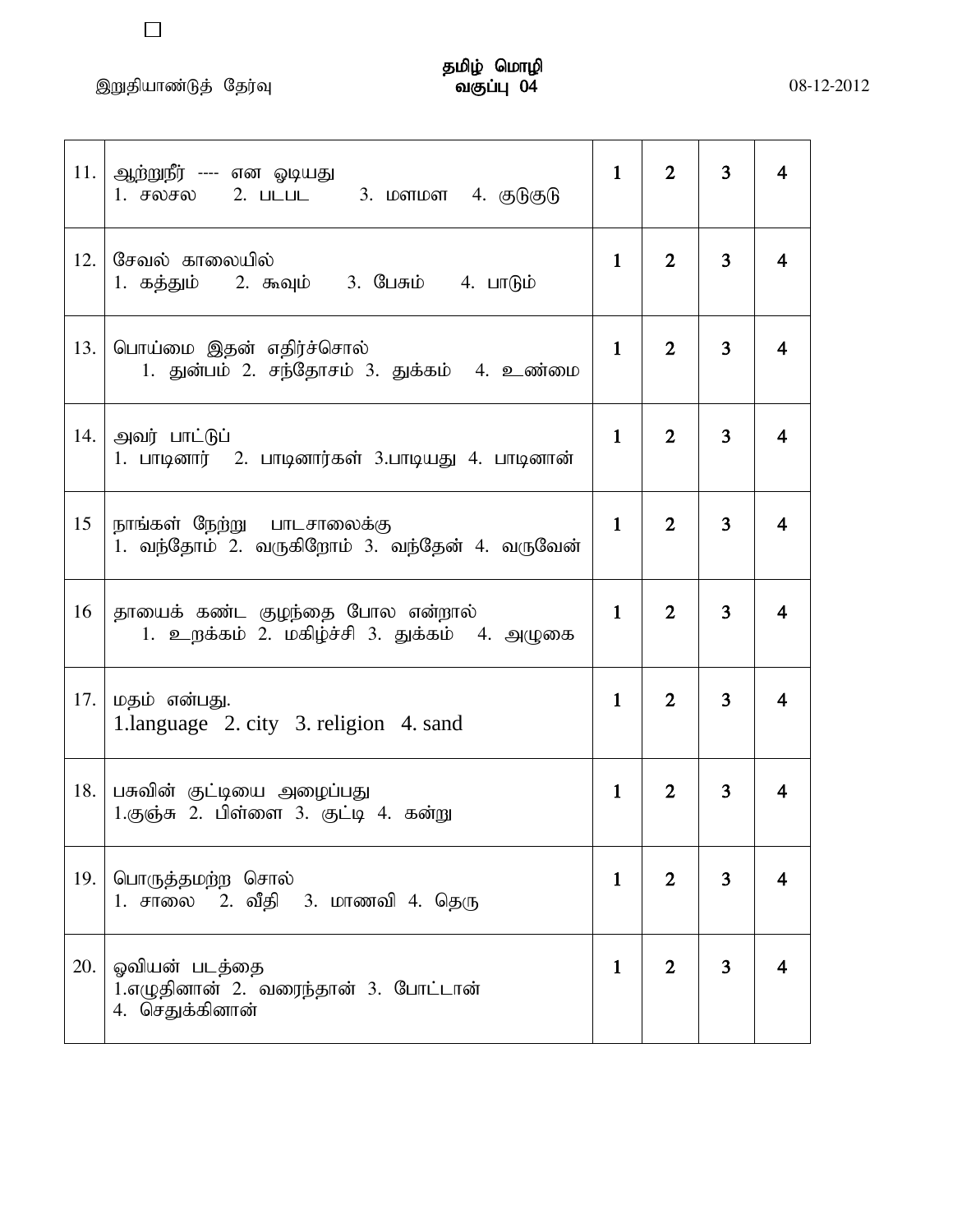$\Box$ 

| 21 | Library என்பது ---------------<br>1. வீடு 2. கோயில் 3. வீதி 4. நூலகம்                                                                                          | $\mathbf{1}$ | $\mathbf{2}$   | 3              | 4                       |
|----|----------------------------------------------------------------------------------------------------------------------------------------------------------------|--------------|----------------|----------------|-------------------------|
| 22 | அவர் தன் மகனுடன் -------------- சென்றார்<br>1. வீட்டில் , 2. வீட்டை, 3. வீட்டுக்குச் 4. வீட்டின்                                                               | $\mathbf{1}$ | $\overline{2}$ | $\overline{3}$ | 4                       |
| 23 | அரவம் என்பது<br>1. தவளை 2. பாம்பு 3. முயல் 4. கிளி                                                                                                             | $\mathbf{1}$ | $\overline{2}$ | $\overline{3}$ | 4                       |
| 24 | பற்பல பிரித்து எழுதினால் வருவது<br>1 $\Box$ o + $\Box$ $\Box$ 2. $\Box$ + $\Box$ $\Diamond$ 3. $\Box$ o + $\Box$ $\Diamond$ 4. $\Box$ $\Box$ $\Box$ $\Diamond$ | $\mathbf{1}$ | $\overline{2}$ | 3              | $\overline{\mathbf{4}}$ |
| 25 | மார்கழி என்பது<br>1.பொருட்பெயர் 2. காலப்பெயர் 3. தொழிற்பெயர்<br>4. இடப்பெயர்                                                                                   | $\mathbf{1}$ | $\overline{2}$ | 3              | 4                       |
| 26 | பள்ளிக்கூடம் என்பது<br>1. வீடு – 2. இல்லம் – 3. மனை 4. பாடசாலை                                                                                                 | $\mathbf{1}$ | $\overline{2}$ | 3              | 4                       |
| 27 | கோபத்தில் அவன் -------------- சிவந்தன.<br>1. விழிகள் 2. கால்கள் 3 கைகள் 4. பற்கள்                                                                              | $\mathbf{1}$ | $\overline{2}$ | 3              | 4                       |
| 28 | நாயன்மாரில் ஒருவர்<br>1. கம்பர் 2. பாரதியார் 3. இளங்கோ 4.திருஞான<br>சம்பந்தர்                                                                                  | $\mathbf{1}$ | $\overline{2}$ | 3              | 4                       |
| 29 | ராமன் நூலகத்துக்குப் ------------------ போனான்.<br>1. படிக்கப் 2. பறிக்கப் 3. விளையாடப் 4. பாடப்                                                               | $\mathbf{1}$ | $\overline{2}$ | $\overline{3}$ | 4                       |
| 30 | பொருத்தமற்ற சொல் எது<br>1.மங்கை 2. பெண் 3. மடந்தை 4. கிழவன்                                                                                                    | $\mathbf{1}$ | $\overline{2}$ | $\overline{3}$ | 4                       |

 $($ மொத்தம் 30 புள்ளிகள் $)$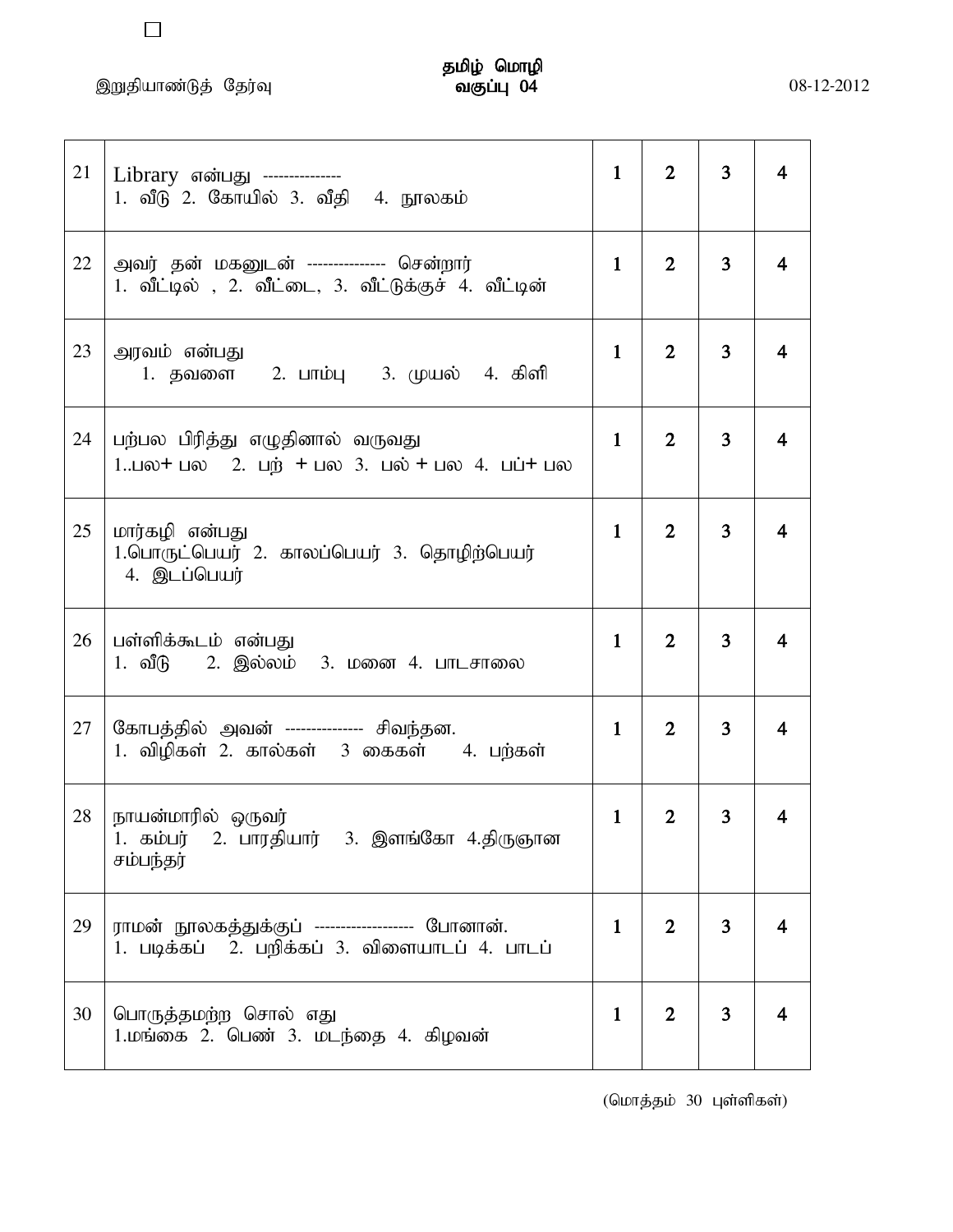தமிழ் மொழி<br>வகுப்பு 04

### tpdhf;fs ;**;** tUlk;: 04

### 1.பின்வரும் பந்தியை வாசித்து, கேள்விகளுக்குப் பதில் எழுதுக.

ஒரு பூஞ்சோலையில் குயில் ஒன்று இன்னிசை பரப்பிக் கொண்டிருந்தது. அதனை ஒரு மயில் ு<br>கேட்டது குயிலில் இசை மயிலின் மனதைக் கவர்ந்தது. குயிலின் மீது பொறாமை கொண்டது. தனிமையில் கவலையுடன் அமர்ந்திருந்தது. அதனைக்கண்ட மற்ற மயில்கள் ஏன் கவலையடன் .<br>இருக்கிறாய் என்று கேட்டது. அதற்கு அந்த மயில் அந்த குருவியைப் போல் தானும் அழகாக ghlNtz;Lk; vd;wJ. mjidf;Nfl ;l kw;w kapy;fs; rpupj;jd. mit kapNy! eP kw;w பறவைகளை விட அழகாக இருக்கிறாய். உன் கழுத்தில் மணியொளி நிலவுகிறது. உன்தோகை இறகுகளில் எத்தனையோ வண்ணங்கள் உண்டு என்றன. அதற்கு அந்த மயில் இந்த அழகை விட எனக்கு பாட நல்ல குரல் தான் வேண்டும் என்றது. அதற்கு அவை வருந்தாதே மயிலே! ஒவ்வொருவருக்கும் ஒவ்வொரு திறமை உண்டு. இருப்பதைக் கொண்டு இன்பமாக வாழ வேண்டும். .<br>இல்லாததற்கு ஏங்காமல் போதுமென்ற மனமே வேண்டும் என அறிவுரை கூறின.

1. மயில் ஏன் குயிலைப் பார்த்து பொறாமைப்பட்டது?

\_\_\_\_\_\_\_\_\_\_\_\_\_\_\_\_\_\_\_\_\_\_\_\_\_\_\_\_\_\_\_\_\_\_\_\_\_\_\_\_\_\_\_\_\_\_\_\_\_\_\_\_\_\_\_\_\_\_

\_\_\_\_\_\_\_\_\_\_\_\_\_\_\_\_\_\_\_\_\_\_\_\_\_\_\_\_\_\_\_\_\_\_\_\_\_\_\_\_\_\_\_\_\_\_\_\_\_\_\_\_\_\_\_\_\_\_\_

\_\_\_\_\_\_\_\_\_\_\_\_\_\_\_\_\_\_\_\_\_\_\_\_\_\_\_\_\_\_\_\_\_\_\_\_\_\_\_\_\_\_\_\_\_\_\_\_\_\_\_\_\_\_\_\_\_\_

\_\_\_\_\_\_\_\_\_\_\_\_\_\_\_\_\_\_\_\_\_\_\_\_\_\_\_\_\_\_\_\_\_\_\_\_\_\_\_\_\_\_\_\_\_\_\_\_\_\_\_\_\_\_\_\_\_\_\_\_\_

\_\_\_\_\_\_\_\_\_\_\_\_\_\_\_\_\_\_\_\_\_\_\_\_\_\_\_\_\_\_\_\_\_\_\_\_\_\_\_\_\_\_\_\_\_\_\_\_\_\_\_\_\_\_\_\_\_\_\_\_\_

2. மயிலின் சிறப்பு என்ன?

3. குயிலின் சிறப்பு என்ன?

4. மயிலின் தோகையில் இறகுகளின் பெருமை என்ன ?

5. கதை கூறும் நீதி என்ன?

 $(10 \;$  Цள்ளிகள்)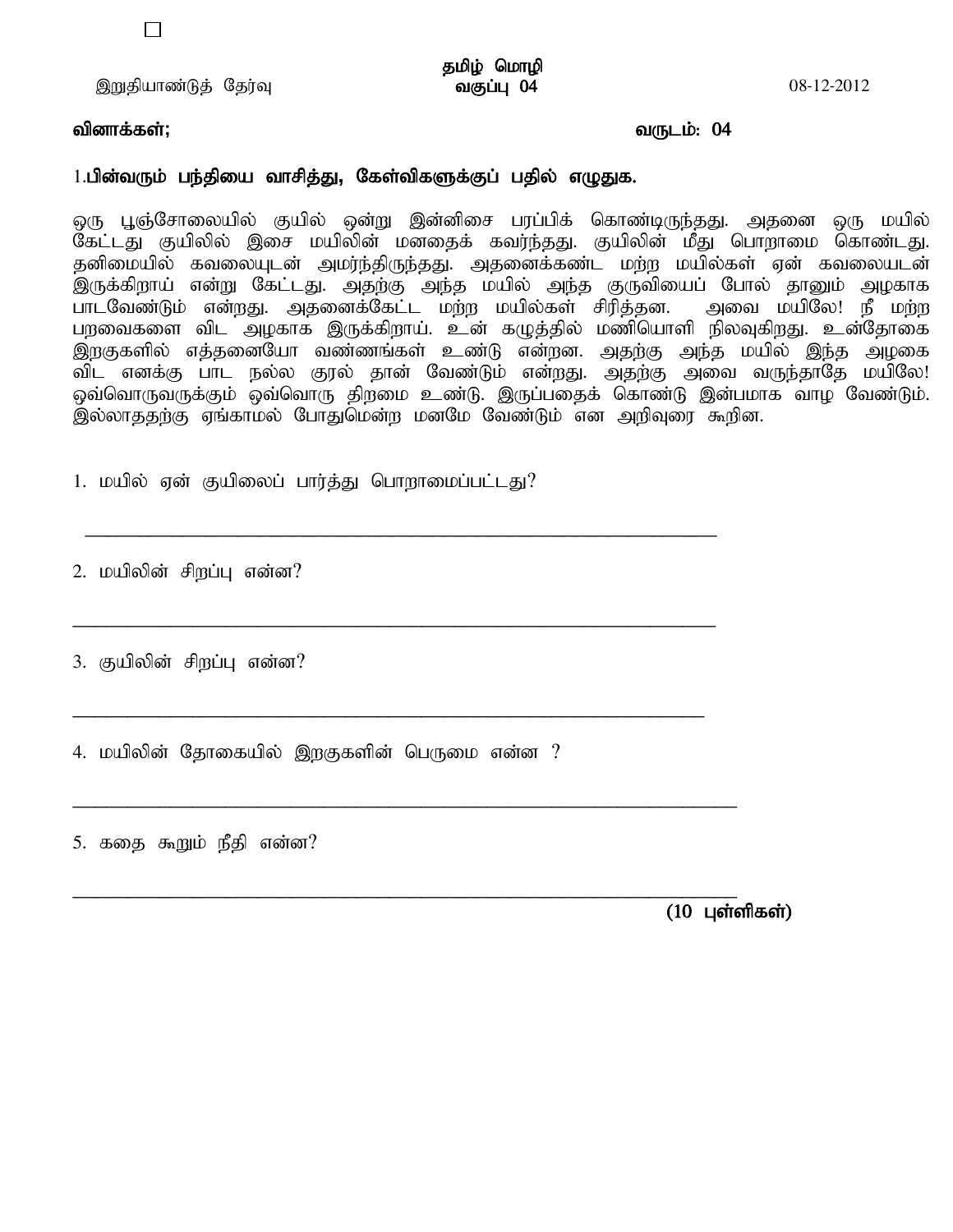இறுதியாண்டுத் தேர்வு

2. பன்மையாக்கி வசனத்தை மாற்றி எழுதுக.

அவன் மைதானத்தில் ஓடி விளையாடினான்.

ராணி மரத்தில் <u>பூ பறி**த்தாள்.**</u>

சிறுவன் சாலையில் நடந்து சென்றான்

அவள் நாட்டியம் பயின்றாள்.

தோட்டத்தில் மாடு புல் மேய்ந்தது.

<u>நாய் வாலை ஆட்டியது.</u>

 $(10 \text{ L}$ ள்ளிகள்)

### 3. சரியான சொல்லின் கீழ் கீறிடுக.

நாய்கள் திருடனை பார்த்துக் (குரைத்தன, குரைத்தது)

மீன்கள் நீரில் (வாழும், வாழுகின்றன)

மாம்பழம் இனிய சுவை (உடையன, உடையது)

என் கைத்தொலைபேசியில் நான் (பேசுகிறேன், பேசுகிறார்கள்).

குயவன் பானையை (வனைந்தார்கள், வனைந்தான்).

 $(10 \text{ L}$ ள்ளிகள்)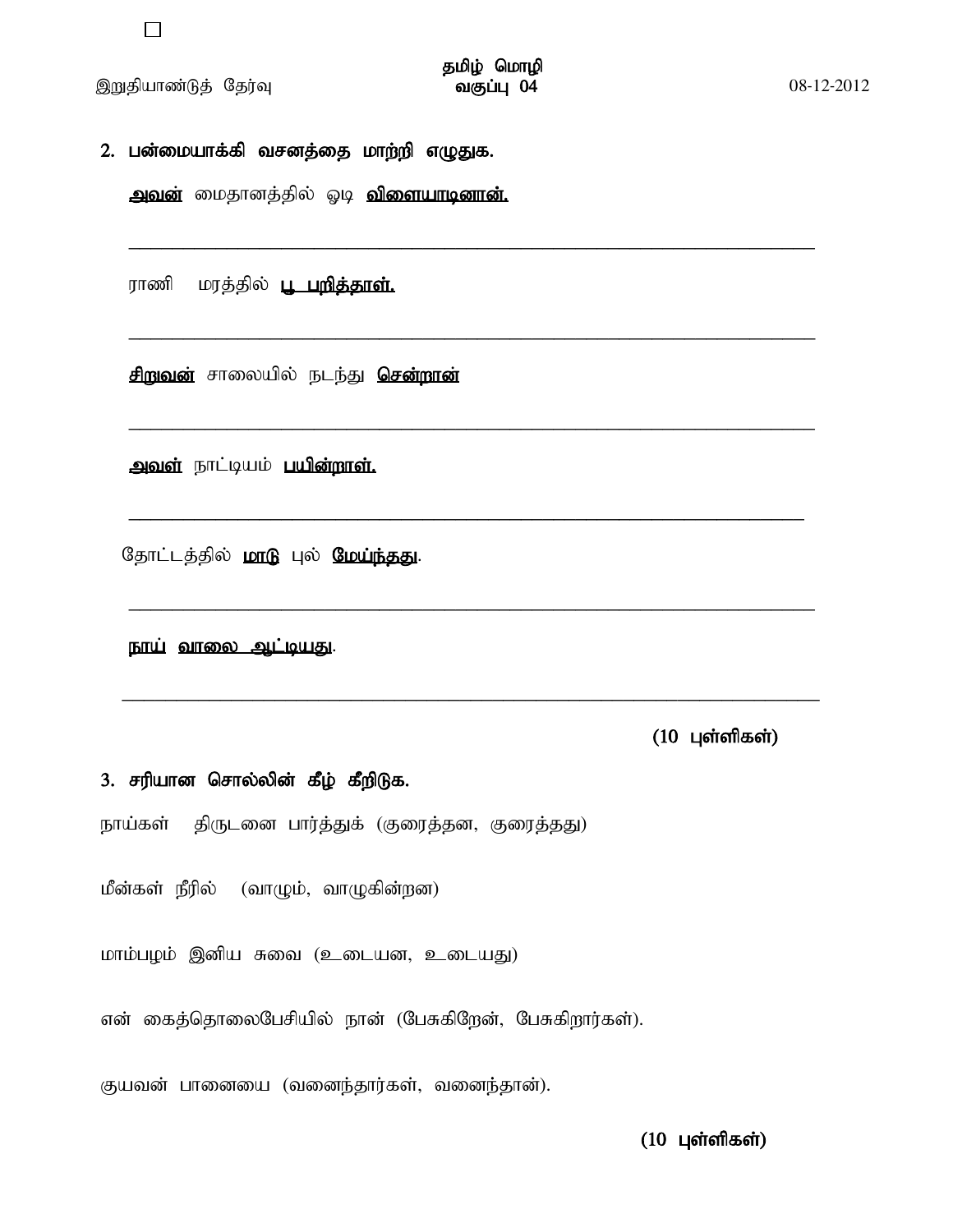$\Box$ 

இறுதியாண்டுத் தேர்வு

### தமிழ் மொழி வகுப்பு 04

08-12-2012

4.பின்வரும் சொற்களைக் கருத்தமைய ஒழுங்கு செய்து எழுதுக.

செடி – வருகிறது – விதையிலிருந்து – முளைத்து

தோலும் - உள்ளன – ஓடும் - விதையின் - பாதுகாப்புக்கு

இருக்கும் - நீண்டகாலம் - உயிருடன் - உள்ளே – விதை

செடியாக – வளரும் - உதவியுடன் - நிலம், நீர் காற்று – விதை

வளர்க்கின்றன - செடி - இனத்தை – தன் – இப்படியாக

 $(10 \text{ L}$ ள்ளிகள்)

| 5். சேர்த்தெழுதுக.                    | பிரித்தெழுதுக.                |
|---------------------------------------|-------------------------------|
| $\mathfrak{G}$ – சட்டி ______________ | வெண்புறா -__________________  |
| காலை — கதிர் ___________________      | பூச்சரம் - _______________    |
| பனி – துளி   __________________       | புத்தாடை - __________________ |
| சாலை – ஓரம் - ________________        | கைப்பை - __________           |
| கண் - இமை - <b>________________</b> _ | வகுப்பறை — __________         |
|                                       | $(10 \text{ L}$ ள்ளிகள்)      |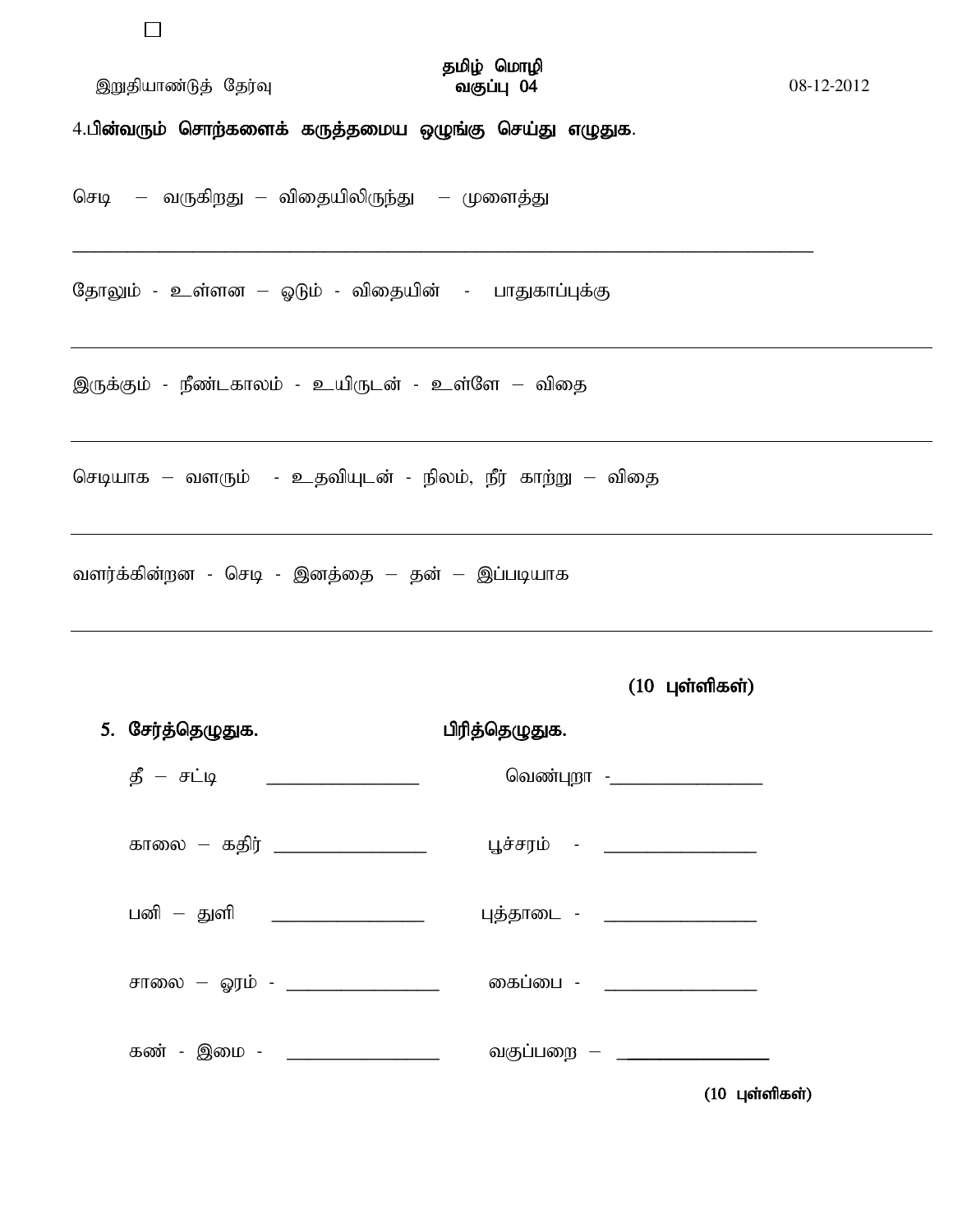இறுதியாண்டுத் தேர்வு

### 6. ஆங்கிலத்தில் மொழி பெயர்க்க.

கவிதாவுக்கு நேற்று பிறந்த நாள். அவளுக்கு ஒன்பது வயது. கவிதா தன் பிறந்தநாளுக்கு எங்களை வரச் சொல்லி அழைத்தாள். நானும் மற்றைய நான்கு நண்பர்களும் பிறந்தநாள் விழாவுக்குப் போனோம். .<br>வேறுபல நண்பர்களும் வந்திருந்தார்கள். வீடு நன்கு அலங்கரிக்கப்பட்டிருந்தது. கவிதா அழகான ஆடை அணிந்திருந்தாள். அவள் தன் பிறந்தநாள் கேக் வெட்டினாள். நாங்கள் பிறந்தநாள் பாட்டுப் பாடினோம். பின் பலவகை விளையாட்டுக்கள் விளையாடினோம். கொண்டுசென்ற பரிசுகளை அவளுக்குக் கொடுத்தோம். பின் வீடு திரும்பினோம்.